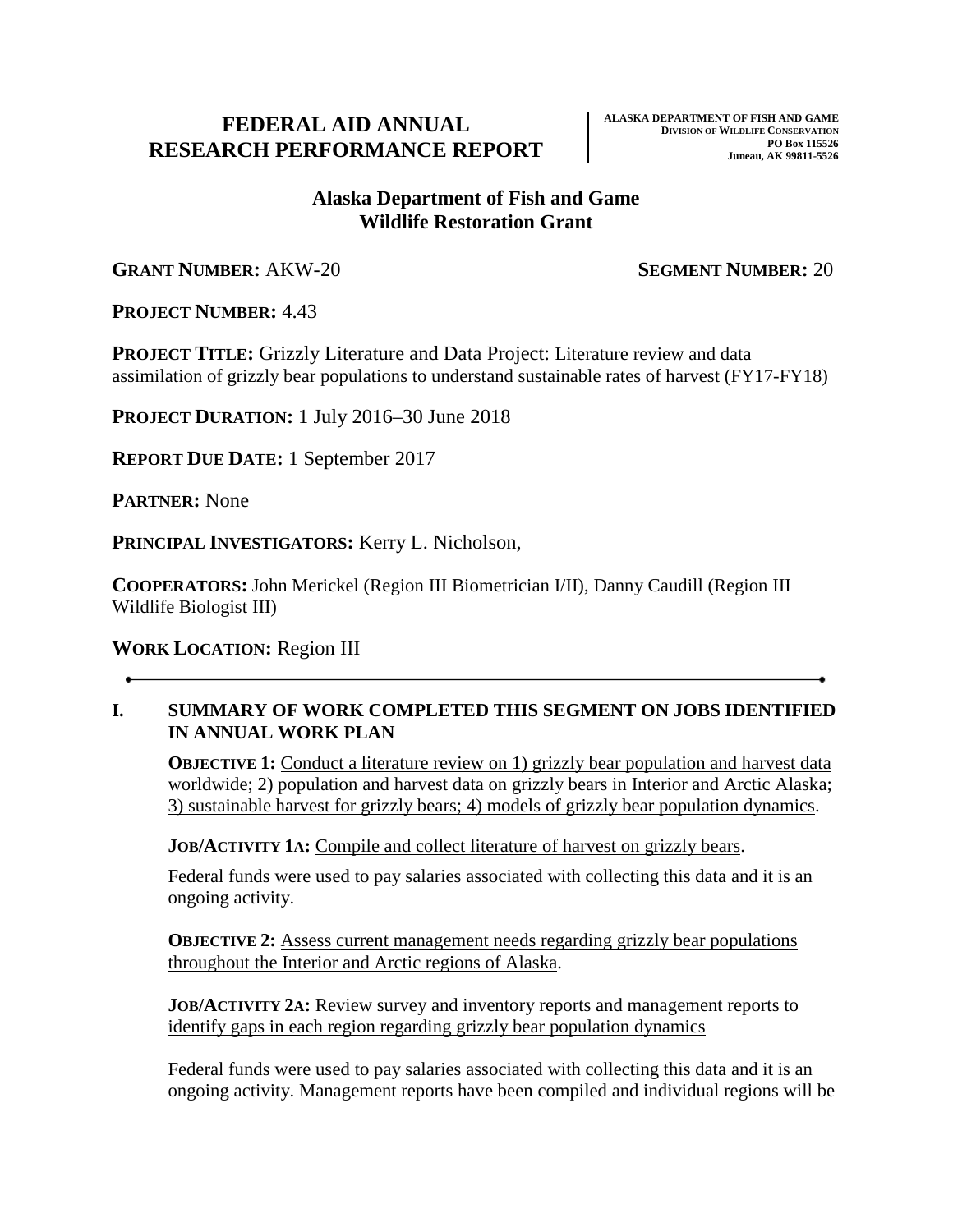summarized. Upon pursuit of this objective, it has highlighted the need for a specific workshop or meeting with the Area Biologists to understand their needs in addition to overall general biological understanding of grizzly bear biology in Northern and Interior Alaska.

**JOB/ACTIVITY 2B:** Interview area biologists to identify data gaps and understand the current natural mortality, non-reported harvest, the harvestable surplus and the priorities in the region for grizzly bears.

Area biologists have been interviewed on an individual basis. What has become apparent is the need for a larger cohesive meeting in which data gaps are outlined and explained for each biologist to hear and understand. Priorities can then be decided as a group for how the region will move forward with grizzly bear research.

**OBJECTIVE 3:** Compile and analyze available data on Interior and Arctic grizzly bear populations.

**JOB/ACTIVITY 3A:** Assess status, composition and abundance of grizzly bear populations relative to harvest and compare with other estimates where data are available.

In spring 2016, it was decided to use aerial survey and Mark-Recapture Distance Sampling (MRDS) as developed by (Becker and Christ 2015) for subunit Game Management Unit (GMU) 20A. The aerial survey was to be the quickest and potentially a cost-effective way to determine population status of grizzly bears. The intent was to conduct a survey during one spring season across the entire GMU that would yield an estimate with relatively acceptable precision that could be improved upon if and when an additional survey was to be conducted. Theoretically, 2 years should have been sufficient to obtain an acceptable estimate of population size.

In 7 days with 5 planes for approximately 8 hours a day flying (208 hrs of flying) we flew 464 of the possible 2018 transects (23%; Table 1). We observed 5 black bear and 10 grizzly bear groups by end of day May 8th (Table 2). We observed 2.18 grizzly bear groups / 1000km flown in the higher elevation and riparian areas, whereas we observed 0.15 groups / 1000 km flown in the flat transects (see attached memo in Appendix 1).

For distance sampling to work successfully, visibility must not be an issue. In Unit 20A, we managed to survey the higher risk areas prior to leaves obstructing visibility. However, there are large portions of the flat landscape with coniferous forests in which visibility will never increase. If a habitat map were to be created, these low visibility areas could be eliminated from the available survey area increasing the confidence in detection, but reducing the abundance estimate if bears were missed in being counted. MRDS is a technique that improves with additional data; therefore future attempts should be constructed within the mountainous area (Zones 2, 4, 7, 12; Figure 1) as the flats (Zone 1&5; Figure 1) were adequately covered. Additionally, we still lack sufficient data on den emergence for bears in the spring. We assumed based upon expert opinion and general ecology of grizzly bears from other regions that all bears had emerged from dens.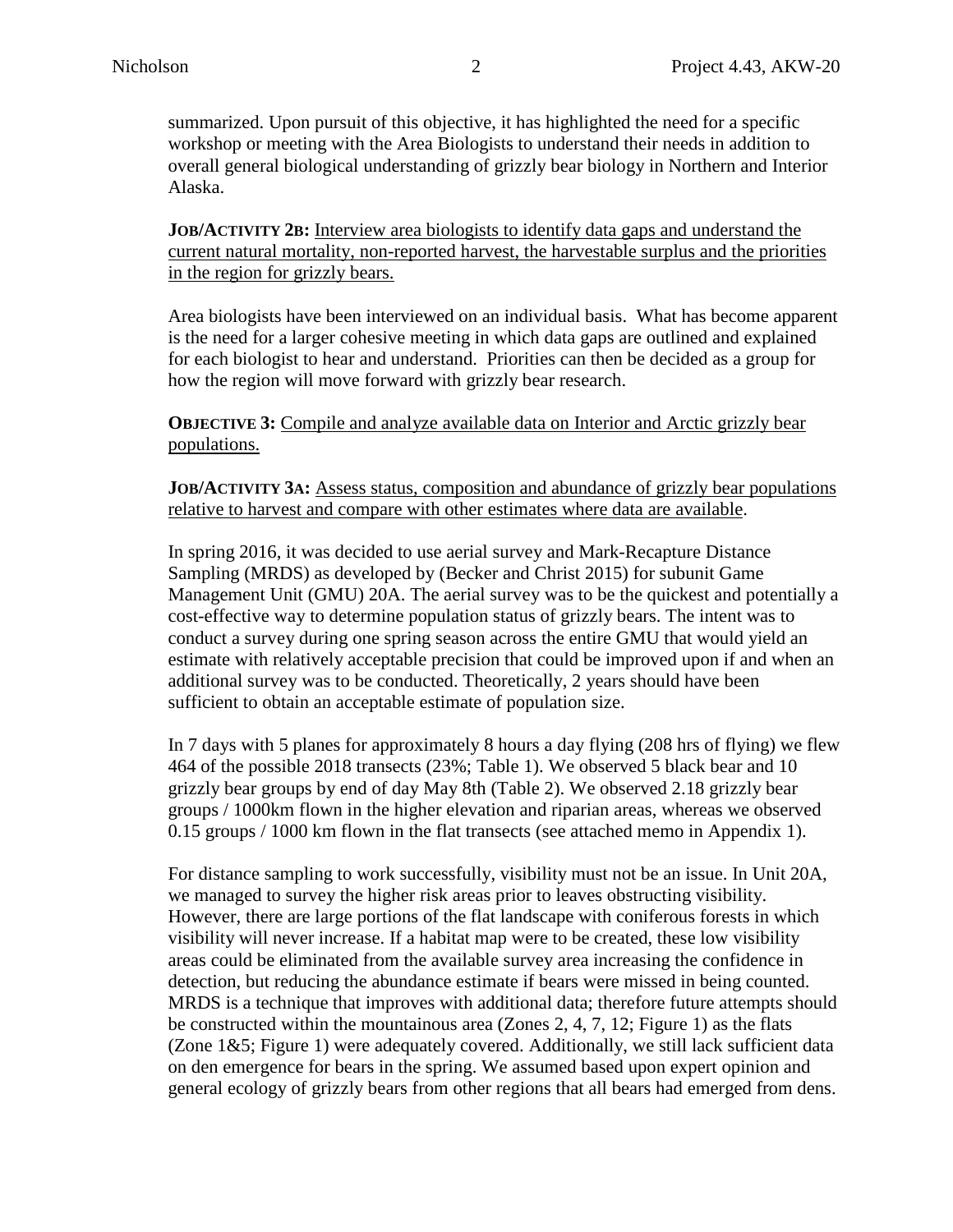Therefore, attempts should be made to ensure we are removing this potential bias from the method.

#### **JOB/ACTIVITY 3B:** Estimate population parameters (e.g., reproduction, survival and mortality) for grizzly bears

We have run a cursory analysis on Reynolds and Ver Hoef (2000) 1981-1998 Alaska Range grizzly bear demographic and survival data to calculate survival. We modeled estimates of transitions from every possible state (life stages). No covariates or any time/stage/age structures were considered at this point, so every "estimate" is just the empirical proportion from the data. The specific model used was a multinomial model with a generalized logit link, because the stages are considered to have no order of priority to them. There are several nuisance parameters that are also estimated to satisfy the assumptions of a multinomial model. The nuisance states are "permanently dead" and "censored", which must be included in order for the transitions to contain all possible mutually exclusive outcomes of the data range. The inclusion of the censored state accounts for the fact that detection is not perfect, but the transition probabilities are not directly adjusted for detection. We are continuing to refine the analysis and finalize the results.

#### **JOB/ACTIVITY 3C:** Determine feasibility of a harvest viability analysis where appropriate data are available to model growth rates and survival under various scenarios

At the request of Lincoln Parrett, Danny Caudill and John Merickel have worked together to roughly estimate trend in age of harvest for GMU 22 (Appendix 2). The analysis is preliminary and they plan to work with everyone to develop a plan to move forward with this at a larger scale. Right now the most appropriate avenue is to focus on interior and arctic regions (with the possibility of including 13). Creating a single model that evaluates all the data at once (as opposed to a GMU by GMU approach) seems like the most rigorous and best use of the available data. However, this approach also makes for complicated model structures that account for different hypotheses about different GMUs. The primary focus would be looking into the effects of year, season, and sex on age at harvest. Additionally, the effects of GMUs, changes in regulations and hunter residency are also of interest.

#### **JOB/ACTIVITY 3D:** Identify gaps in knowledge and data for additional analysis

No work was accomplished on this objective during the report period.

#### **JOB/ACTIVITY 3E:** Evaluate monitoring approaches to understand effects of various harvest methods on grizzly bears

Grizzly bears often occur at low densities presenting many challenges for sampling. Capture-mark-resight or CMR (e.g., Miller et al. 1997), DNA mark-recapture (Boulanger et al. 2004), or distance line transect sampling approaches are the most commonly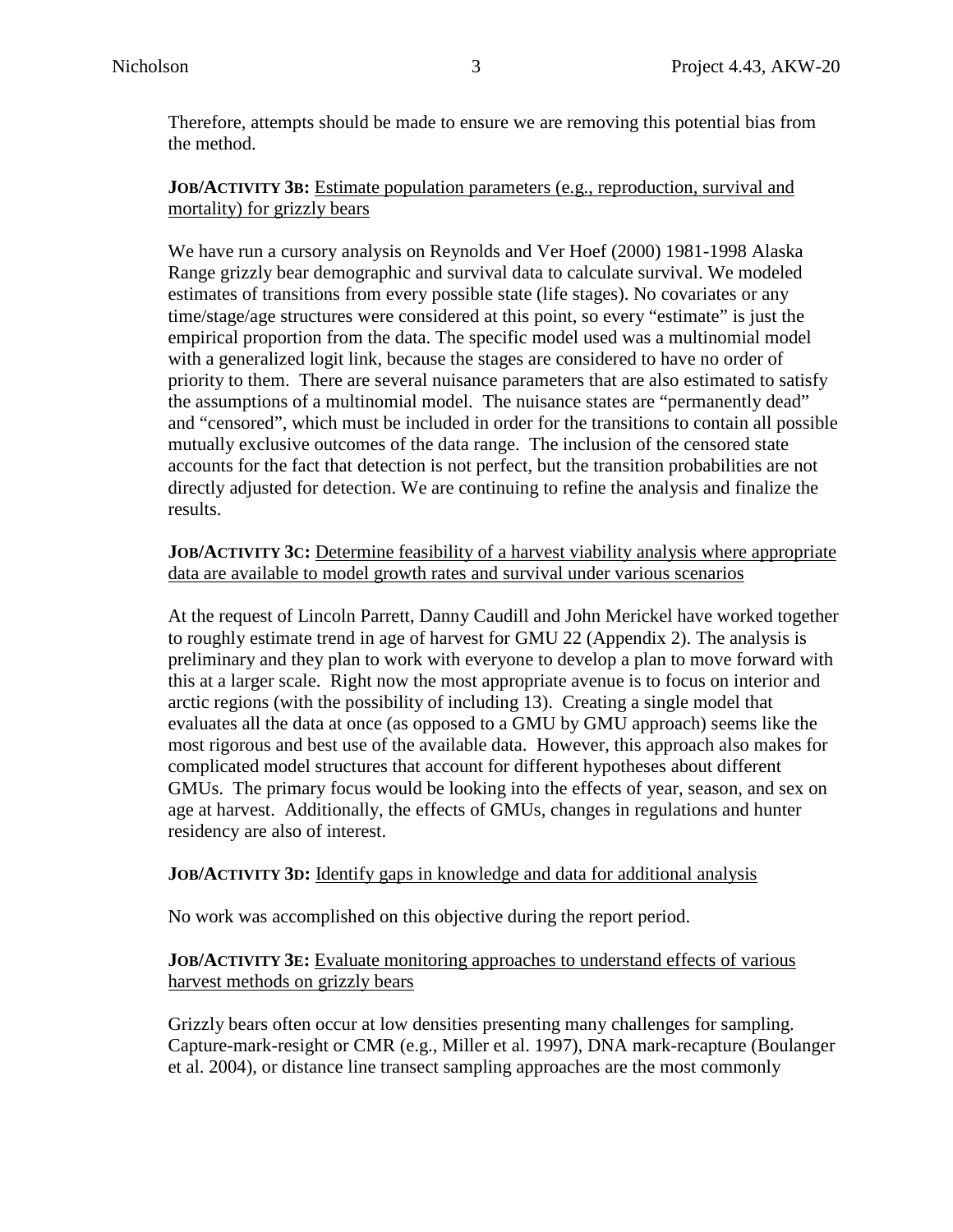employed methods for assessing grizzly bear populations, although costs often limit the successful application of such field methods in large, remote areas.

Using MRDS to enumerate bears is difficult to accomplish in a short time period (i.e., 1-2 seasons) and inexpensively (<\$120K per year). The lack of success we observed in GMU 20A in one sampling season could be due to the method, but more likely the low density of bears in the unit. There are additional concerns that although we may eventually enumerate bears with this technique, the level of precision to the estimate will still be inadequate. Other options should be considered or reconsidered in moving forward and accept that it will be a costly endeavor, will take multiple seasons, and likely the precision of the estimate may be low.

Alternative method to use in such a low density situation could be non-invasive mark resight survey approach developed recently by Schmidt et al. (2017). This approach is applied concurrently with site-occupancy and sign surveys, to estimate abundance and site-occupancy rates for a low density grizzly bear population in Interior and Northern Alaska. This approach has particular promise for regions north of the Brooks Range, but would need consideration if used south of the Brooks Range.

In June I participated in a survey which implemented the Schmidt et al. (2017) method on the Upper Noatak river. Though this method is similar to Becker and Christ (2015), there are key differences in which increase the applicability for low density bear populations for multiple locations in Interior and Northern Alaska. The method still depends upon timing bear emergence and leaf-out, utilizes the same number of planes and observers, and the survey would similarly cost 120K. To this end, I am developing a relationship with J. Schmidt with National Park Service to evaluate the feasibility of utilizing this method in alternative locations important to ADF&G.

This objective will continue to be evaluated as alternative options present themselves.

**OBJECTIVE 4:** Report findings and develop a research protocol proposal.

**JOB/ACTIVITY 4A:** Provide a summary of efforts and outline possible future directions for grizzly bear research

No work was accomplished on this objective during the report period.

#### **JOB/ACTIVITY 4B:** Identify gaps in knowledge relative to management needs and recommend potential research projects within Region III and across Alaska

No work was accomplished on this objective during the report period.

**JOB/ACTIVITY 4C:** Develop and write a research proposal(s) and operational plan(s) for identified project(s) with possible major field components

No work was accomplished on this objective during the report period.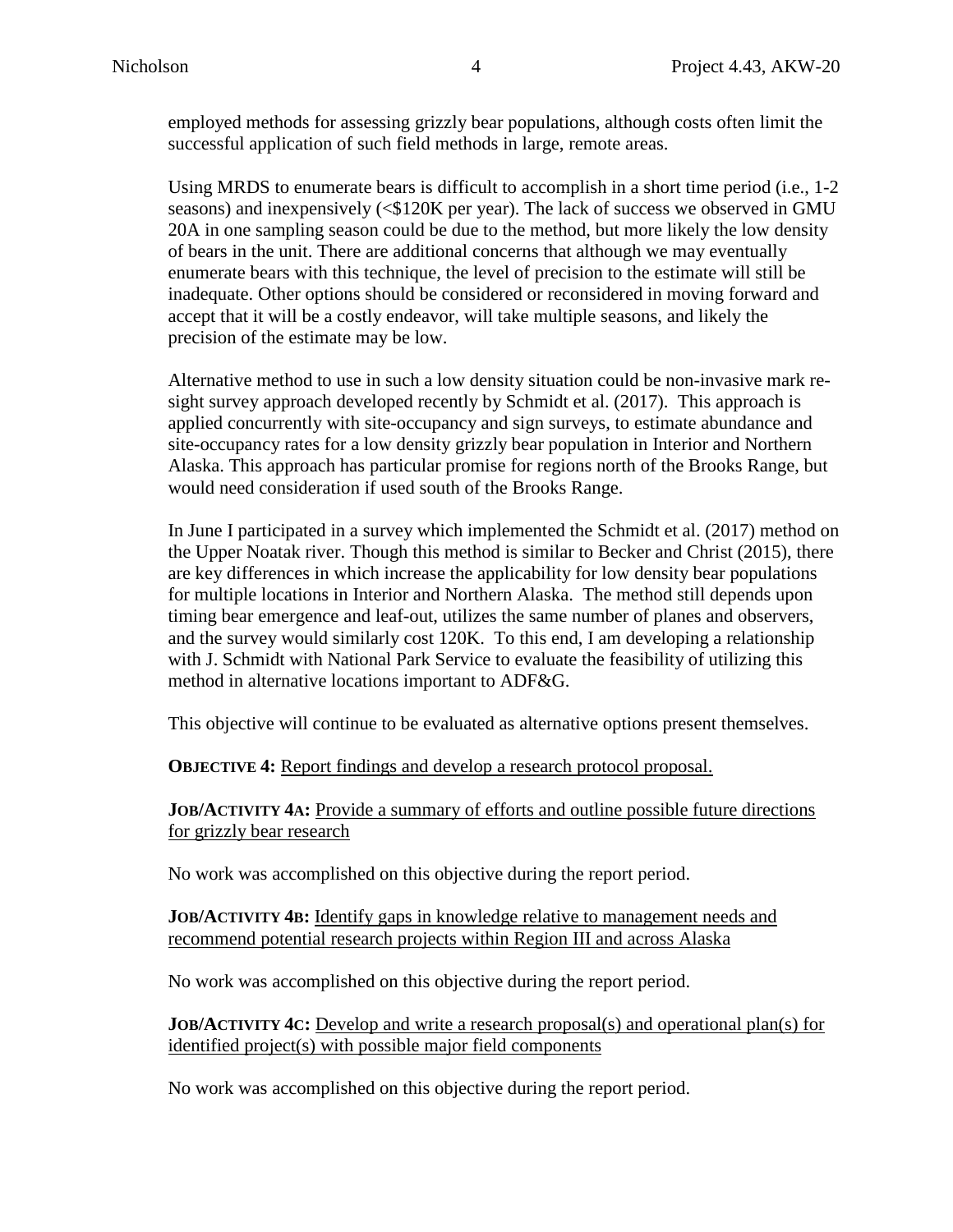#### **II. SIGNIFICANT DEVIATIONS AND/OR ADDITIONAL FEDERAL AID-FUNDED WORK NOT DESCRIBED ABOVE THAT WAS ACCOMPLISHED ON THIS PROJECT DURING THIS SEGMENT PERIOD**

None.

#### **III. PUBLICATIONS**

None.

#### **IV. RECOMMENDATIONS FOR THIS PROJECT**

None.

#### **LITERATURE CITED:**

- Becker, E. F., and A. M. Christ. 2015. A unimodal model for double observer distance sampling surveys. PLoS ONE 10(8):e0136403. 10.1371/journal.pone.0136403
- Boulanger, J., S. Himmer, and C. Swan. 2004. Monitoring of grizzly bear population trends and demography using DNA mark–recapture methods in the Owikeno Lake area of British Columbia. Canadian Journal of Zoology 82(8):1267-1277. 10.1139/z04-100
- Miller, S. D., G. C. White, R. A. Sellers, H. V. Reynolds, J. W. Schoen, K. Titus, V. G. Barnes, R. B. Smith, R. R. Nelson, W. B. Ballard, and C. C. Schwartz. 1997. Brown and black bear density estimation in Alaska using radiotelemetry and replicated mark-resight techniques. Wildlife Monographs (133):5-55.
- Reynolds, H. V., and J. M. Ver Hoef. 2000. Effects of harvest on grizzly bear population dynamics in the Northcentral Alaska Range. Alaska Department of Fish and Game, Division of Wildlife Conservation, Final Research Performance Report 1 July 1996-30 June 1999, Federal Aid in Wildlife Restoration W-24 to W-27-2 Study 4.28, Juneau.
- Schmidt, J. H., K. L. Rattenbury, H. L. Robison, T. S. Gorn, and B. S. Shults. 2017. Using noninvasive mark-resight and sign occupancy surveys to monitor low-density brown bear populations across large landscapes. Biological Conservation 207:47-54. <http://dx.doi.org/10.1016/j.biocon.2017.01.005>

**PREPARED BY:** Kerry L. Nicholson

**DATE:** -21 August 2017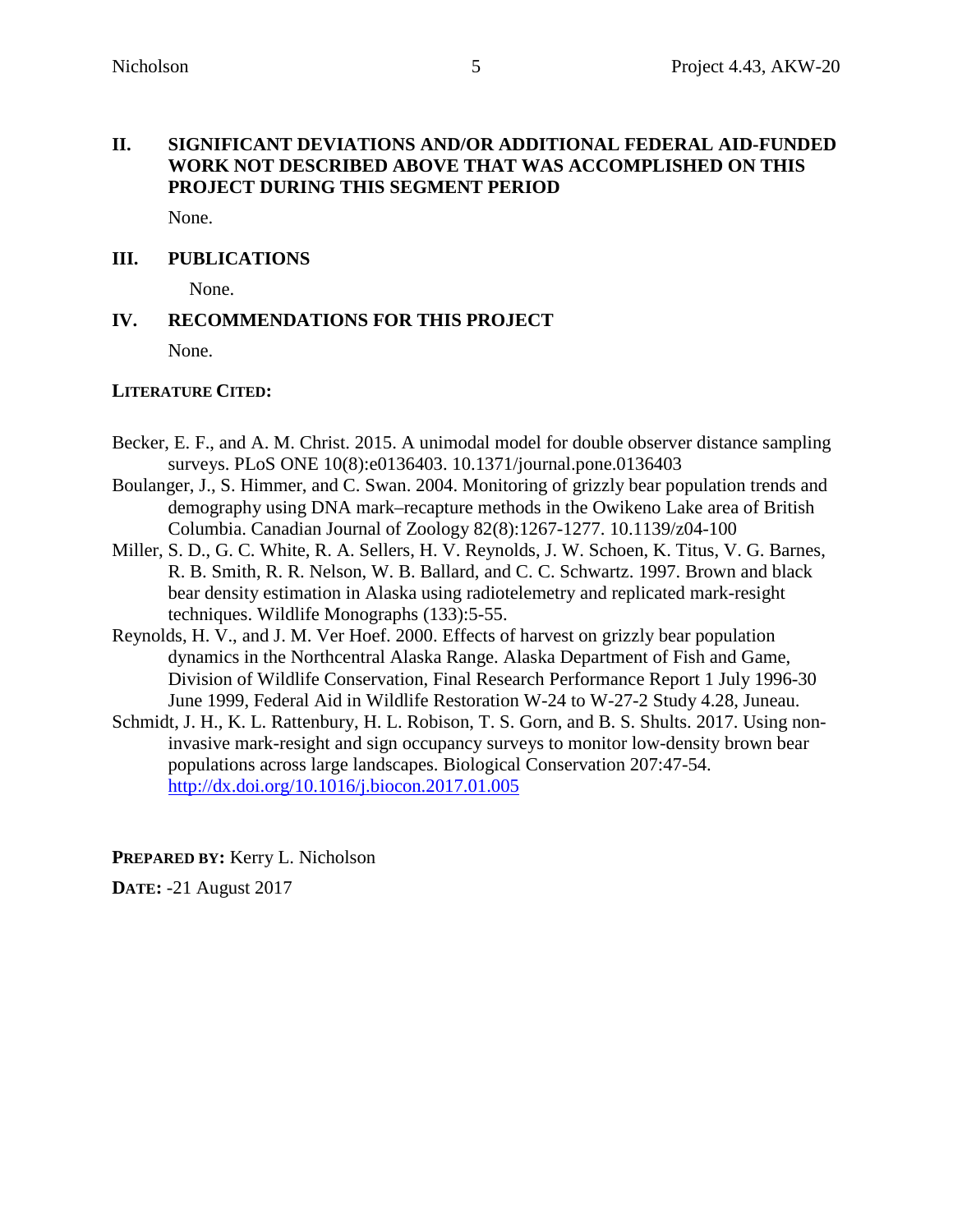



# **Department of Fish and Game**

DIVISION OF WILDLIFE CONSERVATION Fairbanks Area Office

> 1300 College Rd. Main: 907.328.6117

# MEMORANDU

*TO*: Scott Brainerd *DATE*: June 28, 2017 Research Coordinator Doreen Parker McNeill Management Coordinator Tony Hollis Area Biologist 20A

*FROM*: Kerry L. Nicholson *SUBJECT*: 20A Grizzly Bear Survey

**Survey Objectives:** Distance sampling to estimate abundance of grizzly bears throughout unit 20A May 2-May 10, 2016

**Survey Objectives:** In spring 2016, it was decided to use aerial survey and Mark-Recapture Distance Sampling (MRDS) as developed by Becker and Christ 2015 for subunit Game Management Unit (GMU) 20A. The aerial survey was to be the quickest and potentially a costeffective way to determine population status of grizzly bears. The intent was to conduct a survey during one spring season across the entire GMU that would yield an estimate with relatively acceptable precision that could be improved upon if and when an additional survey was to be conducted. Theoretically, 2 years should have been sufficient to obtain an acceptable estimate of population size.

**Survey Design:** Unit 20A is approximately 17,600 km<sup>2</sup>. The survey area was broken into 6 zones. Zones were created for ease of data handling, map creation, and orientation (Figure 1). Based upon elevational criteria the unit was divided up into flat straight line (land with  $\leq 7^{\circ}$ ) slope), riparian (buffer center of stream out by 300 m either direction) and contour transects ( $\geq 7^{\circ}$ slope; up to 6000 ft in elevation) (Figure 1). We excluded glaciers and anything above 6000ft. Flat transects were divided into North-South and East-West directions with standard intervals of 2km. Riparian transects were designated with a direction to fly, the offset distance to fly from center of river and the direction from the river. Generating the amount of transects to survey are dependent upon multiple factors. We generated more transects than would be expected to be accomplished in 10 days of survey for 5 planes ( $n = 2018$  transects). This was done to avoid running out of pre-designated options and allow for substitutions should one not be able to be flown for some reason. Deciding exactly how many transects is needed is variable (Becker personal communication). The creation and delineation of these transects was an evolving process as the biometrician made changes to accommodate unanticipated situations.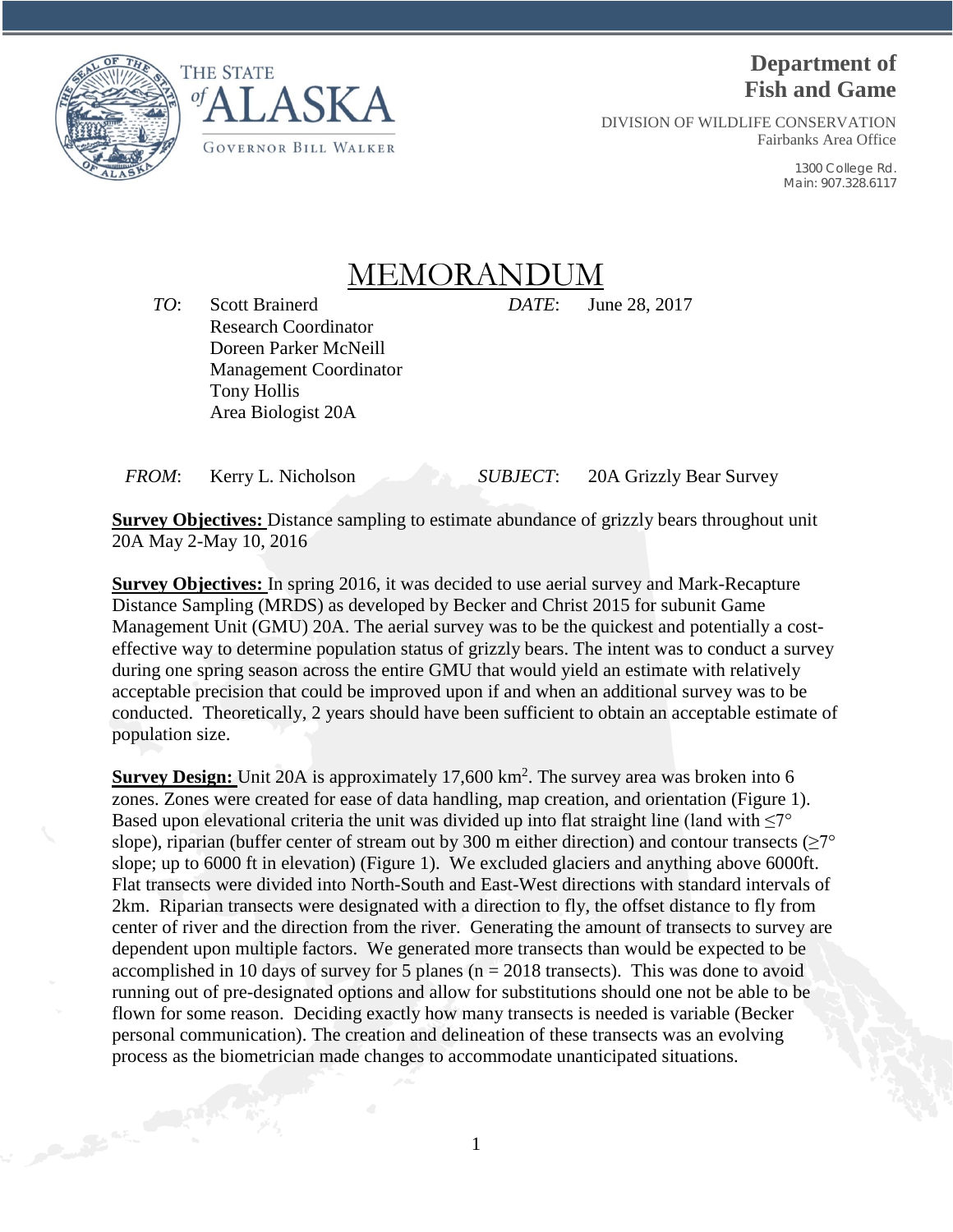**Logistics of Data Collection:** We attempted to count bears in Unit 20A during 2 May-10 May 2016. Don Young and Kerry Nicholson were co-PIs from Region III who collaborated with Earl Becker and Rebecca Strauch from Region II to determine if distance sampling would be a feasible method to count bears in the region. An additional bonus to this collaboration allowed the opportunity to pass on the knowledge of this technique from the experts in a different Region. Becker would mentor biometricians and PIs and Strauch would work with Region III GIS personnel. Observers for the method included Young, Nicholson, Becker, John Merickel, Scott Brainerd, Tony Hollis, Bob Hunter, Tod Nichols, Bob Schmidt, and Glenn Stout all ADF&G staff. Pilots included Harley McMahon (PA-18, State Charter), Marty Webb (PA-18, State Charter), Jessie Cummings (PA-18, State Charter), Paul Zackowski (PA-18, State Charter), and Andy Greenblatt (PA-18, State Charter). Lodging and logistics was based out of Fairbanks and Delta. Pilots and Region II staff stayed at Sophie Station in Fairbanks or at the Fish and Game bunkhouse in Delta. Total cost was approximately \$65,000 which included all transportation for Region II employees, logistics, 5 aircraft charters, aviation fuel, and food.

On May 2<sup>nd</sup> we began the surveys starting in the flats of 20A. It took approximately 3 days to complete the straight line transects, though some aircraft started on the contours before finishing the straight lines (Figure 1). On May 4<sup>th</sup> we decided to have 1 plane initiate flights out of Delta Junction in addition to Fairbanks. We were able to send an observer (Merickel) with Cummings and communicated each evening. The data was downloaded approximately every other day to avoid issues with data loss and keeping up on data management.

**Survey Conditions and Assumptions:** In April 2016, Don, Kerry and Earl conducted presurvey flights to view the landscape and determine leaf-out conditions of various locations within 20A. At this time, it was determined the method could be feasible for 20A, but would be extremely difficult for 20B. Unit 20B would not be a good candidate due to the lack of visibility of the ground as the vegetation is dense and consisting of mostly evergreens.

Overall the weather provided for some challenging survey conditions limiting the hours spent in a day flying or limiting the locations we could fly. However, there was never a day that someone was not flying. Initial flights focused on the flats (Zone 1&5; Figure 1) as this area would green up faster than the mountains. This was the case as by the  $7<sup>th</sup>$  of May, we would have violated assumptions of visibility for many parts of the area.

Visibility is key to obtain valid population estimation with aerial surveys. Bias can occur when a bear is available to be counted but goes unobserved or undetected or when an undetected bear was "unavailable" to be seen, usually due to environmental conditions like thick canopy. This can occur for spring bear surveys if the survey is started too early, and some bears are in their dens during the survey; or if the survey goes too late, in which case leaf-out can cause 100% obstruction of some bears, making them unavailable to be detected. Therefore sampling of bears must occur prior to leaf-out in the spring or after leaf-fall in the autumn. Additionally, all bears must be available to be sampled, which means they must be out of their dens, post or prior to hibernation. These two factors limit the window for the survey to occur.

**Results:** In 7 days with 5 planes for approximately 8 hours a day flying (208 hrs of flying) we flew 464 of the possible 2018 transects (23%; Table 1). We observed 5 black bear and 10 grizzly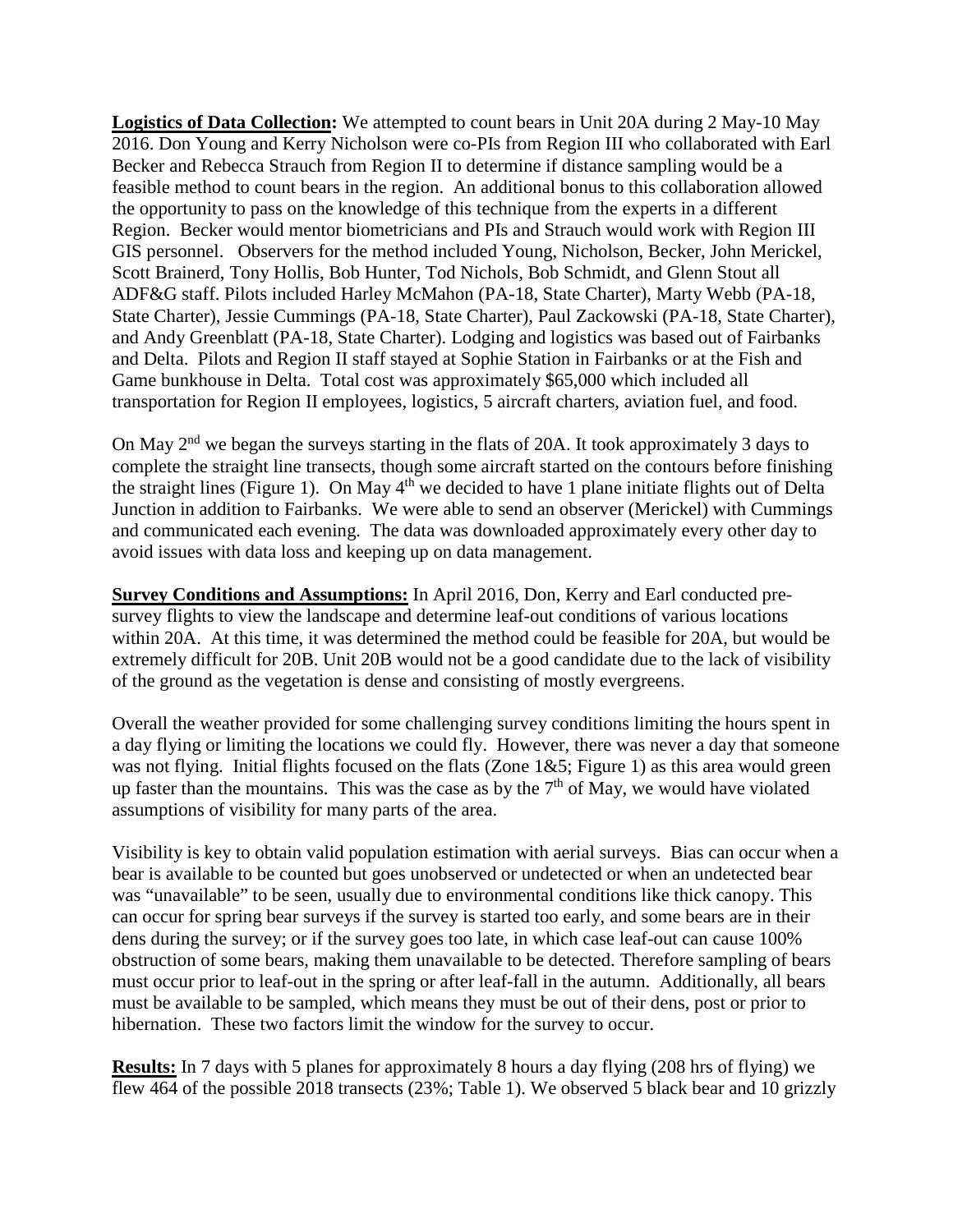bear groups by end of day May  $8<sup>th</sup>$  (Table 2). We observed 2.18 grizzly bear groups / 1000km flown in the higher elevation and riparian areas, whereas we observed 0.15 groups / 1000 km flown in the flat transects.

On May 8th we decided to assess our progress as it was becoming apparent that another approach would likely be needed to obtain a population estimate and understand factors that can influence the timing and efficiency of surveys. The initial criteria for a successful survey was to fly for 10 days in one year and observe 75 bear groups, though the more ideal sample size would be >100. This sample size is obtainable for GMU20A, but not in one year. We invested 208 hrs of flying and decided that it would be highly unlikely that we would observe 65 more bear groups in 3 more days of flying (120 hrs). We observed 1 bear group every 20.8 hrs and if the trend were to keep up, likely we would have seen 6 more bear groups. Even if we extended the survey length to 14 days, the likelihood of seeing 65 independent bear groups was still extremely low.

**Discussion/Recommendations**: Despite methodological drawbacks, it is still extremely important in understanding grizzly bear density and distribution as it can provide managers insights into the role of grizzlies as predators on moose (*Alces alces*) or caribou (*Rangifer tarandus*) and could benefit managers in improving bear seasons and bag limits. For wildlife managers to estimate potential harvest effects, it is necessary to understand population demographic parameters. Unfortunately, key demographic parameters such as population abundance, fecundity rate, and mortality are measures that are logistically demanding and expensive in terms of money and personnel resources. Additionally, obtaining each demographic parameter is a task onto itself due to the lack of ubiquitous methodology and imperfections associated with each technique. Often, biologists must obtain these parameters on a site-by-site basis which can rarely be extrapolated region-wide or obtain the parameters periodically as we are constantly improving and evolving the techniques. These issues can lead to strikingly different estimations for the same population through time, or different estimations for the immediate neighboring regions.

For distance sampling to work successfully, visibility must not be an issue. In Unit 20A, we managed to survey the higher risk areas prior to leaves obstructing visibility. However, there are large portions of the flat landscape with coniferous forests in which visibility will never increase. If a habitat map were to be created, these low visibility areas could be eliminated from the available survey area increasing the confidence in detection, but reducing the abundance estimate if bears were missed in being counted. MRDS is a technique that improves with additional data; therefore future attempts should be constructed within the mountainous area (Zones 2, 4, 7, 12; Figure 1) as the flats (Zone 1&5; Figure 1) were adequately covered. Additionally, we still lack sufficient data on den emergence for bears in the spring. We assumed based upon expert opinion and general ecology of grizzly bears from other regions that all bears had emerged from dens. Therefore, attempts should be made to ensure we are removing this potential bias from the method.

Using this version of distance sampling to enumerate bears is difficult to accomplish in a short time period (i.e., 1-2 seasons) and inexpensively (<\$120K per year). The lack of success in one sampling season could be due to the method, but more likely the low density of bears in the unit.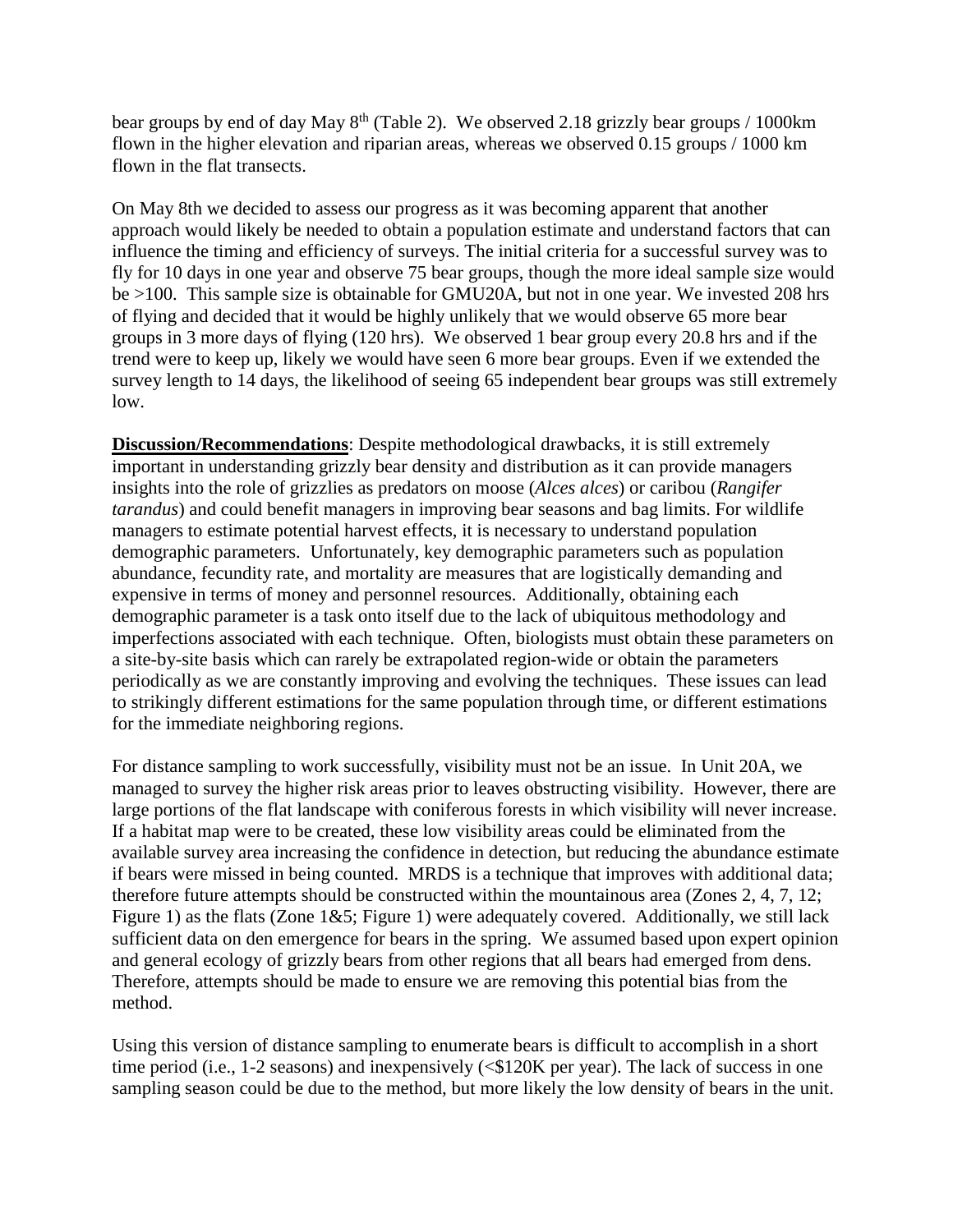There are additional concerns that although we may eventually enumerate bears with this technique, the level of precision to the estimate will still be inadequate. Other options should be considered or reconsidered in moving forward and accept that it will be a costly endeavor, will take multiple seasons, and likely the precision of the estimate may be low.

#### **Post-survey Data Storage**: Data has been stored in

[\\dfg.alaska.local\Builds\Fairbanks\\\_ArcGIS\\\_\\_BearSurvey20A](file://dfg.alaska.local/Builds/Fairbanks/_ArcGIS/__BearSurvey20A) and in Anchorage on \\dfg.alaska.local\gis\Anchorage\GISStaff\wc\Earl\\_BearSurveys\\_Unit20a2016 However, a more permanent location should be designated for future reference.

#### **Literature cited**:

Becker, E. F., and A. M. Christ. 2015. A Unimodal Model for Double Observer Distance Sampling Surveys. PLoS ONE 10(8):e0136403. 10.1371/journal.pone.0136403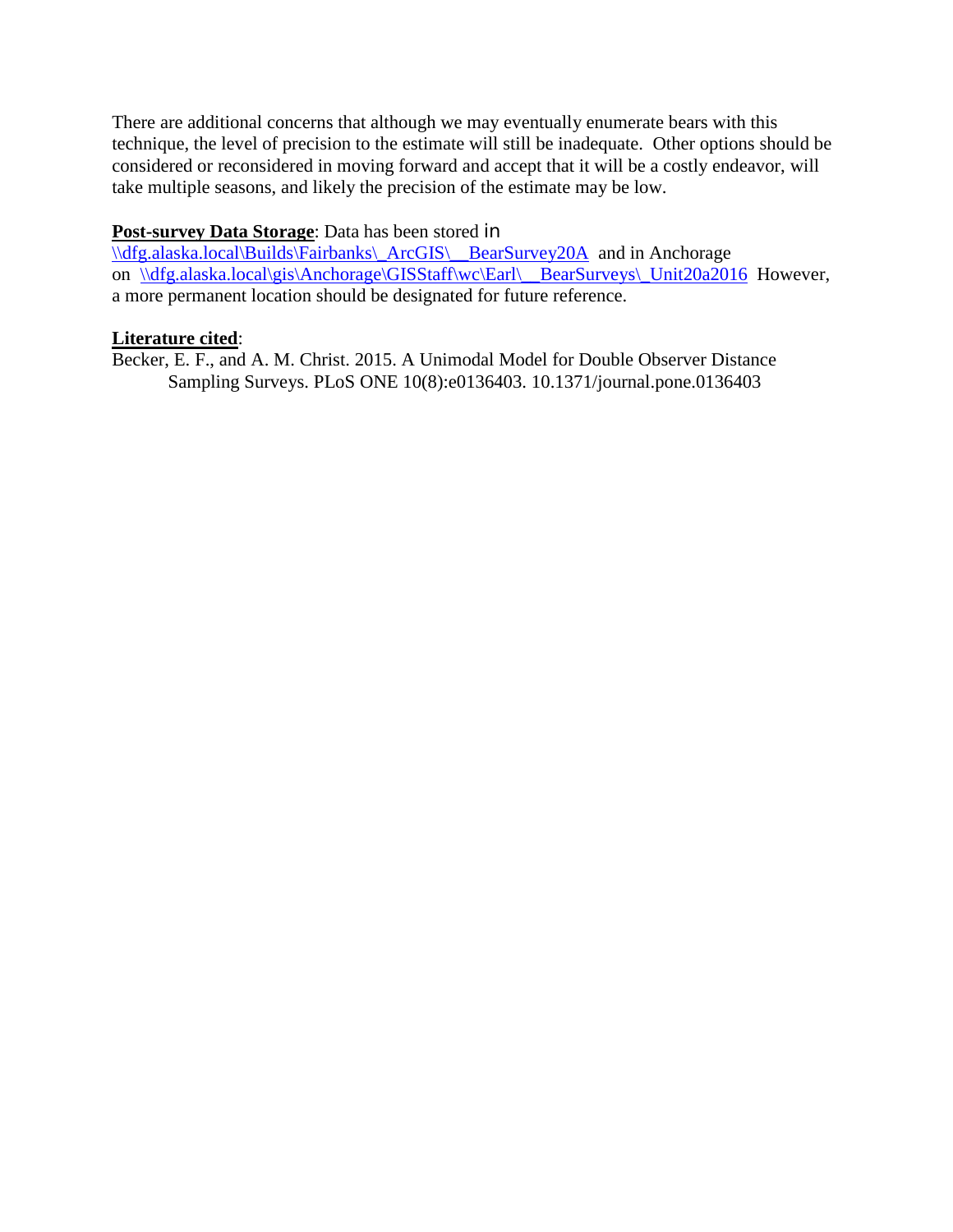| ----- <i>-</i> --<br>Transect | Zone     | Total #   | $\sigma$ - $\sigma$ - $\sigma$<br>Approximate | # flown   | Actual | $\%$      | $\%$      | # grizzly      |  |
|-------------------------------|----------|-----------|-----------------------------------------------|-----------|--------|-----------|-----------|----------------|--|
| type                          | Location | transects | distance                                      | transects | Flown  | completed | completed | groups         |  |
|                               |          |           | (km)                                          |           | (km)   | #         | distance  | $(total \#$    |  |
|                               |          |           |                                               |           |        | transects |           | individuals)   |  |
| Contour                       |          | 847       | 16386                                         | 192       | 3864   | 23%       | 24%       | 7(16)          |  |
| Riparian                      |          | 62        | 873                                           | 16        | 260    | 26%       | 30%       | 2(3)           |  |
| North-                        | Flats 1  | 79        | 1245                                          | 59        | 939    | 75%       | 75%       | $\theta$       |  |
| South                         |          |           |                                               |           |        |           |           |                |  |
|                               | Flats 5  | 177       | 6043                                          | 132       | 4518   | 75%       | 75%       | 1(3)           |  |
| East-West                     | Flats 2  | 213       | 2048                                          | 33        | 343    | 15%       | 17%       | $\overline{0}$ |  |
|                               | Flats 4  | 261       | 2630                                          | 8         | 75     | 3%        | 3%        | $\overline{0}$ |  |
|                               | Flats 7  | 192       | 3228                                          | 10        | 267    | 5%        | 8%        | $\overline{0}$ |  |
|                               | Flats 12 | 187       | 2107                                          | 14        | 357    | 7%        | 17%       | $\overline{0}$ |  |
| Totals                        |          | 2018      | 34560                                         | 464       | 10623  | 23%       | 31%       |                |  |

Table 1. Allocation of transects proposed, flown, and number of grizzly bear groups observed for mark-recapture distance methods to estimate grizzly bear abundance based on geographic features for Game Management Unit 20A in Alaska, May 2016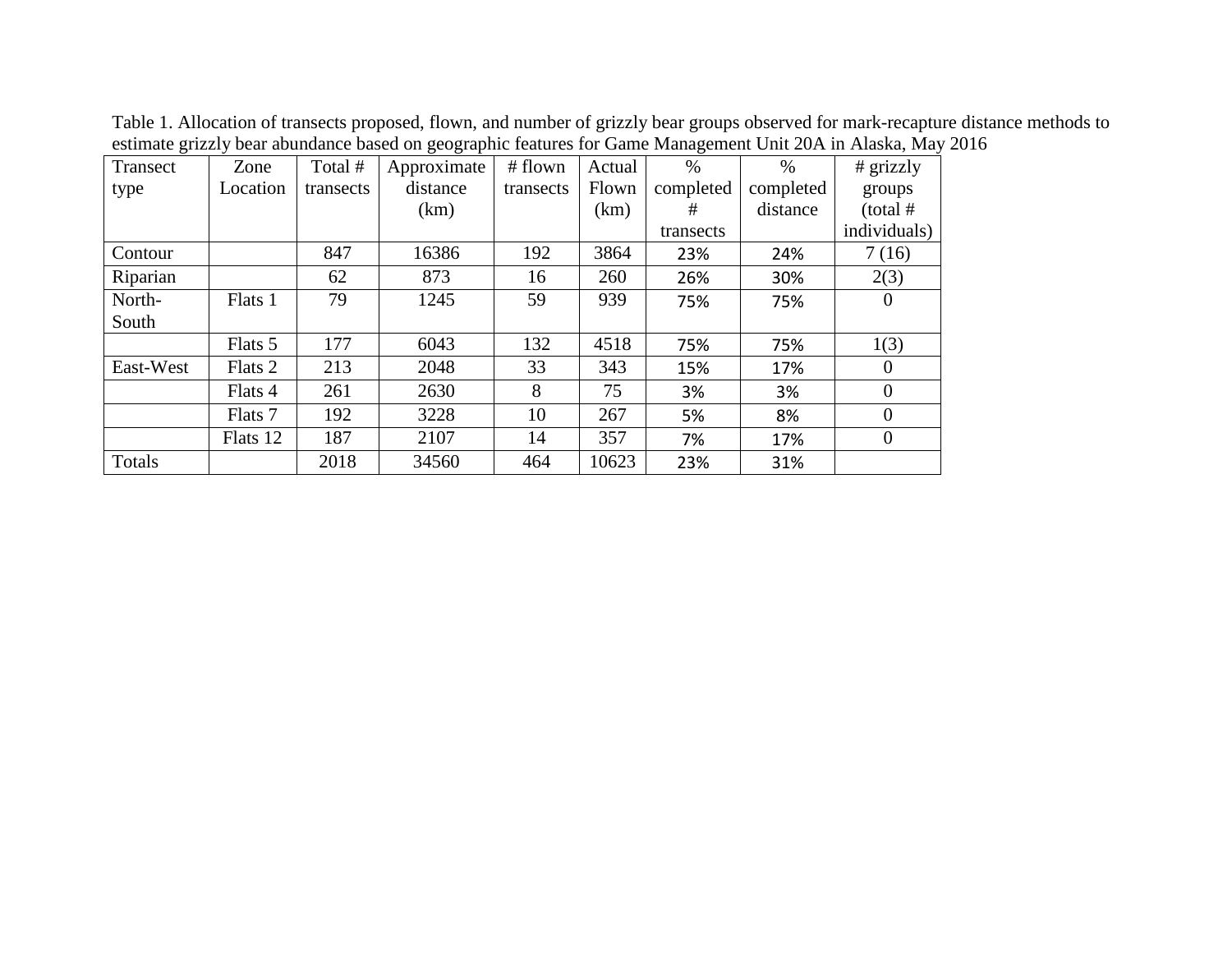| Species      | Date       | Group<br>ID | Observed bear         | Group<br>Size  | Group Type      | Activity | Transect # | Segment | Side  | Cover    | Snow           | Avg<br><b>MPH</b> | Altitude<br>(m) | Time |
|--------------|------------|-------------|-----------------------|----------------|-----------------|----------|------------|---------|-------|----------|----------------|-------------------|-----------------|------|
| <b>Black</b> | 2016-05-02 | 1001        | Young                 | 4              | $F+Y$           | Feeding  | 3185       | 454     | Left  | 50       | $\overline{0}$ | 83.6              | 281.2           | 1344 |
|              | 2016-05-04 | 1003        | Young                 |                | Lg M            | Feeding  | 3088       | 1592    | Right | $\Omega$ | $\overline{0}$ | 81.9              | 225.2           | 1454 |
|              | 2016-05-04 | 3001        | Merickel/             |                | Lg M            | Stand    | 250        | 1103    | Right | 10       | $\Omega$       | 83.2              | 822.5           | 1142 |
|              |            |             | McMahan               |                |                 |          |            |         |       |          |                |                   |                 |      |
|              | 2015-05-05 | 3002        | McMahan               |                | Adult           | Bedded   | 169        | 1527    | Right | 10       | $\overline{0}$ | 72.8              | 809.8           | 1442 |
|              | 2015-05-05 | 3003        | Nicholson/<br>McMahan |                | Sub-Adult       | Stand    | 280        | 1540    | Left  | 10       | $\theta$       | 48.1              | 709.4           | 1527 |
| Grizzly      | 2016-05-03 | 2001        | Hollis/<br>Greenblatt | 3              | $F+2y0$         | Walking  | 3057       | 382     | Right | 10       | $\Omega$       | 83                | 267.8           | 1036 |
|              | 2016-05-04 | 1002        | Young/Webb            |                | Adult           | Bedded   | 184        | 1281    | Left  | $\Omega$ | 100            | 94.7              | 1407.5          | 1025 |
|              | 2016-05-04 | 4001        | Becker/<br>Zakowski   | 4              | $F+C$           | Bedded   | 243        | 412     | Left  | $\Omega$ | 50             | 73                | 1042.8          | 1542 |
|              | 2016-05-06 | 2002        | Zakowski              | 2              | <b>Breeding</b> | Stand    | 257        | 1288    | Left  | $\Omega$ | 25             | 69.1              | 1266.4          | 1602 |
|              | 2016-05-06 | 5001        | Cummings              |                | Adult           | Stand    | 258        | 1954    | Left  | $\Omega$ | $\theta$       | 73.3              | 1321.2          | 1745 |
|              | 2016-05-06 | 5002        | Merickle/<br>Cummings | $\overline{2}$ | <b>Breeding</b> | Walking  | 191        | 1962    | Right | $\Omega$ | $\Omega$       | 56.8              | 1434.5          | 2020 |
|              | 2016-05-07 | 2003        | Zakowski              | 2              | $F+2yo$         | Running  | 227        | 145     | Left  | $\Omega$ | $\overline{0}$ | 88.8              | 1352.7          | 1826 |
|              | 2016-05-07 | 3005        | Brainerd/<br>McMahan  |                | Lg M            | Walking  | 309        | 1662    | Right | 10       | $\Omega$       | 61.5              | 953.5           | 0930 |
|              | 2016-05-07 | 3006        | McMahan               | $\overline{2}$ | $F+2y0$         | Walking  | 400        | 1729    | Right | $\Omega$ | $\Omega$       | 79                | 922.2           | 1425 |
|              | 2016-05-08 | 3007        | Becker/<br>McMahan    | $\overline{4}$ | $F+2y$ o        | Standing | 416        | 1773    | Left  | 45       | $\Omega$       | 70.9              | 839.7           | 1320 |
| Groups       | Total      |             | Avg Alt. $(M)$        | Min Alt.       | Max Alt         | Std Alt. |            |         |       |          |                |                   |                 |      |
|              | Animals    |             |                       | (M)            | (M)             |          |            |         |       |          |                |                   |                 |      |
| 15           | 30         |             | 910                   | 225.2          | 1434.5          | 411      |            |         |       |          |                |                   |                 |      |

Table 2. Summary of black and grizzly bear observations from distance methods to estimate grizzly bear abundance in Game Management Unit 20A, Alaska May 2016.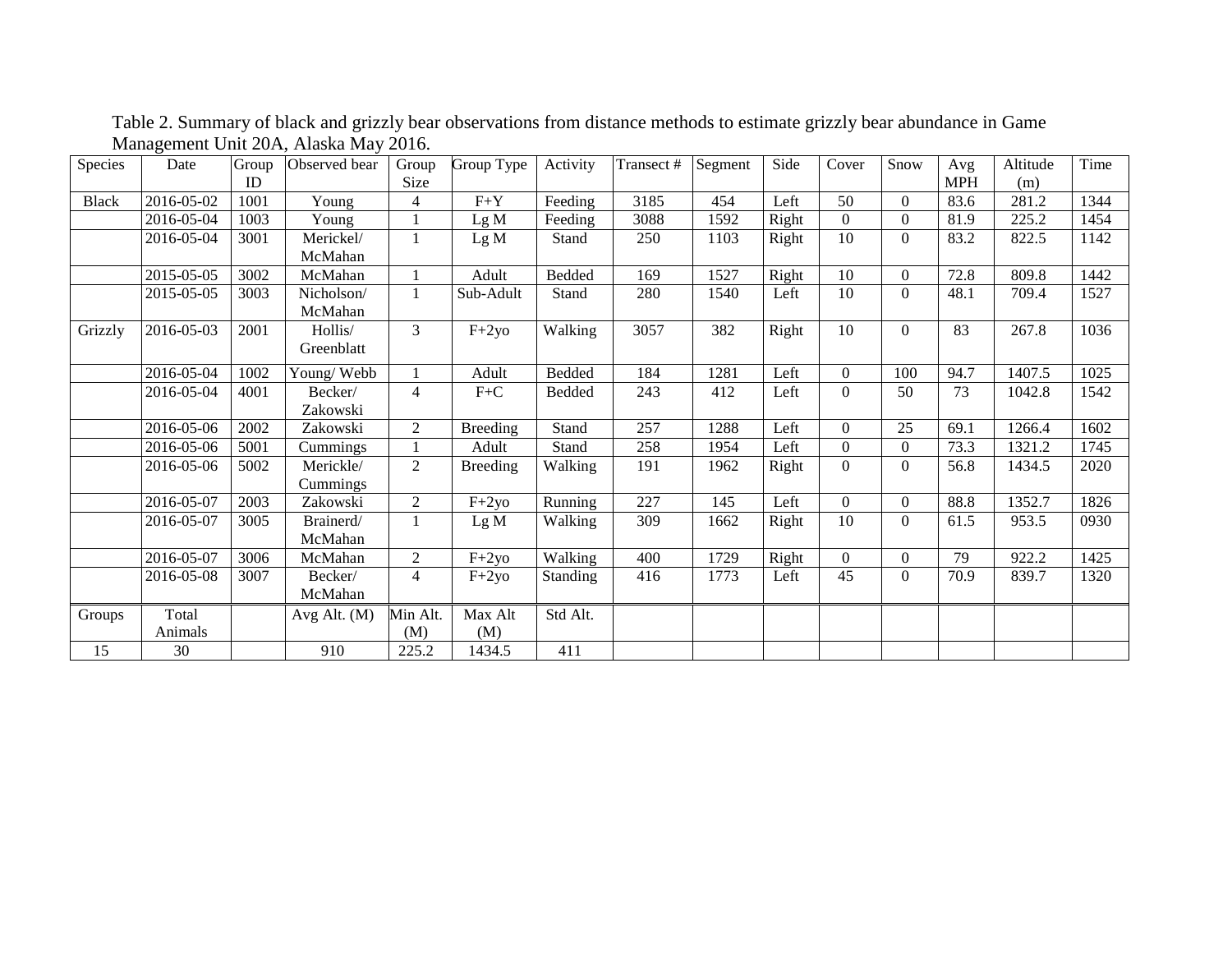## Appendix 2

#### Unit 22 (all subunits) grizzly harvest trends in age at harvest 1970–2016. Preliminary analysis conducted by Danny Caudill.

| Table 1: The number of harvested grizzly bears by GMU in Alaska 1970-2016: |
|----------------------------------------------------------------------------|
|----------------------------------------------------------------------------|

|            | <b>Total Harvest</b> | Mean Annual               |  |  |  |  |
|------------|----------------------|---------------------------|--|--|--|--|
| <b>GMU</b> | 1970-2016            | Harvest per 1,000         |  |  |  |  |
|            |                      | mi <sup>2</sup> 1970-2016 |  |  |  |  |
| 22A        | 805                  | 2.622                     |  |  |  |  |
| 22B        | 793                  | 2.271                     |  |  |  |  |
| 22C        | 455                  | 4.720                     |  |  |  |  |
| 22D        | 424                  | 1.130                     |  |  |  |  |
| 22F        | 115                  | 0.553                     |  |  |  |  |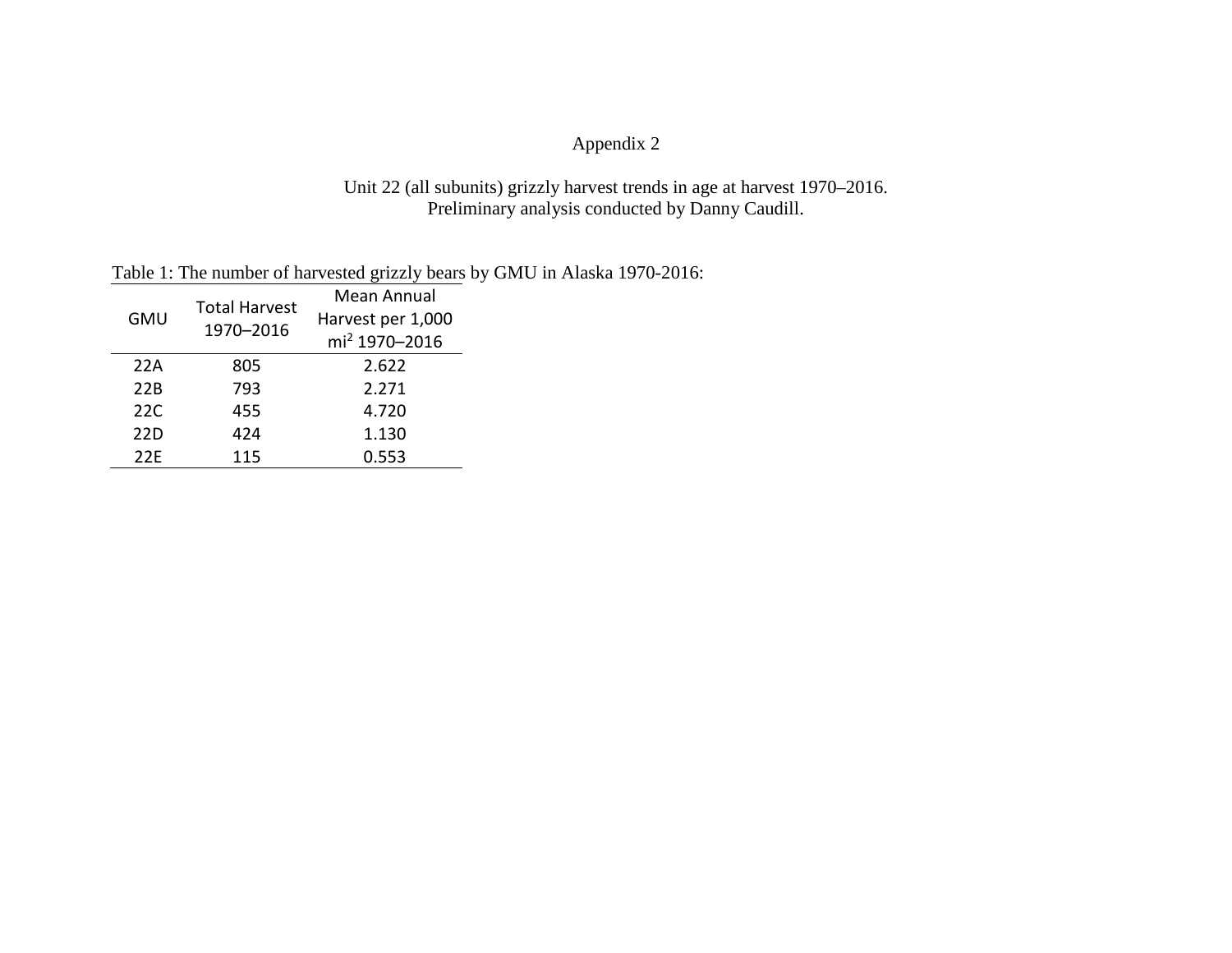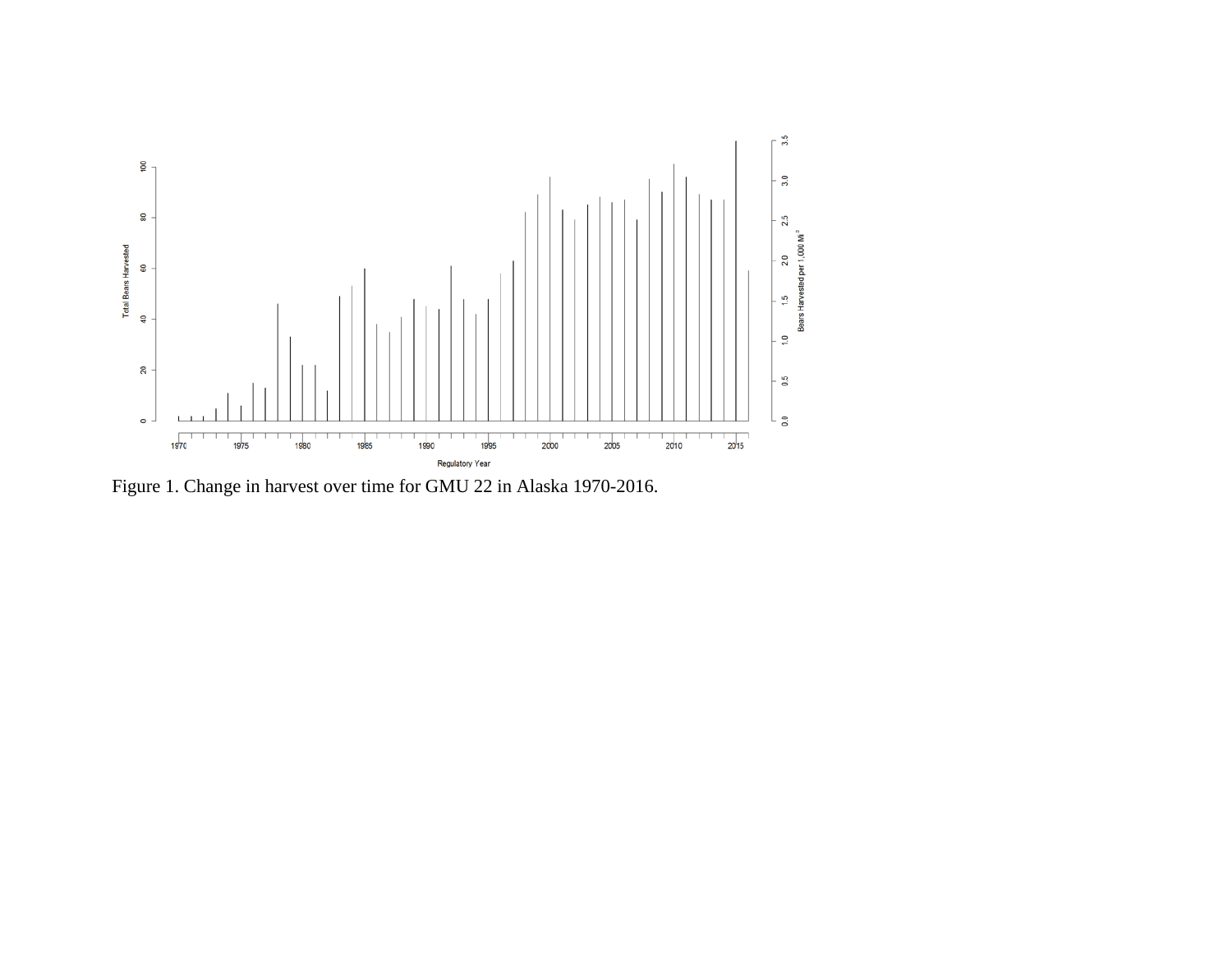

Figure 2. Scatterplot of all grizzly bears harvested by year and age in GMU 22 1970-2016. Females are circles and the solid line. Males are triangles and the dashed line. The two trend lines are significant, see additional plots below.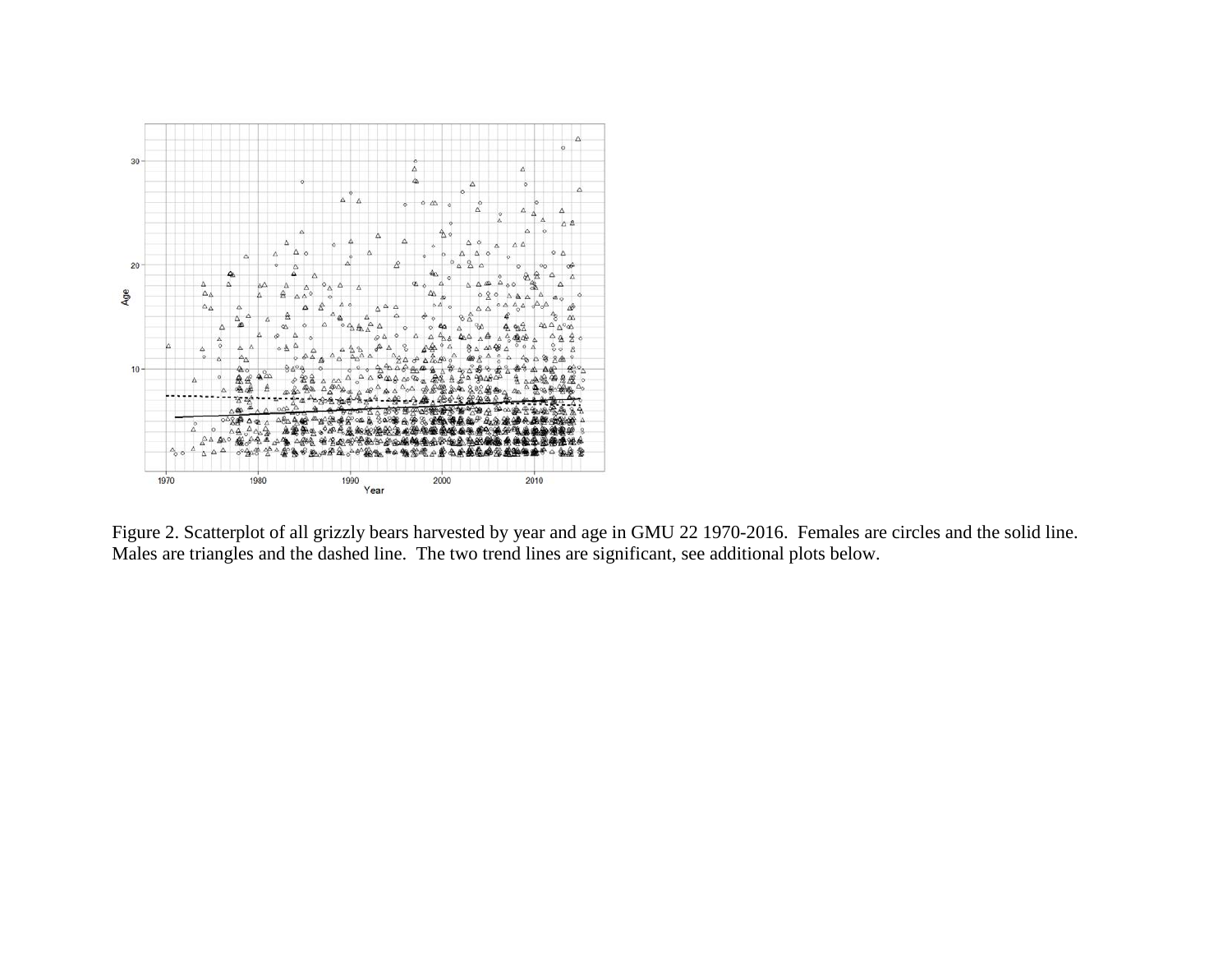

Effects plots from the Poisson regression model: Age ~ Year\*Season + Season\*Sex (lower order terms are included). Left panel shows the trends in age at harvest over time, with the expected slight negative trend in males (i.e. due to truncation of the age distribution that harvest by definition causes). However, the increase in female age seems odd and could be a consequence of more prime age females becoming available (i.e. without cubs or yearlings) to harvest. The next panel and plot decompose the female trend further. The right panel shows the seasonality of harvest age. Again for males the expected trend arises where older males are harvested in the spring (presumably from hunters that are specifically targeting bears), whereas younger males are harvested in the fall (presumably from hunters opportunistically taking bears while out for other species). If the trend from the left panel for females is due to infanticide then we would expect older individuals to be harvested in the fall, because they would be with cubs in the spring and thus not available by regulation (need to check the history on that). However there appears to be little difference in age at harvest for females in the spring vs. fall, which is further assessed in the next plot.